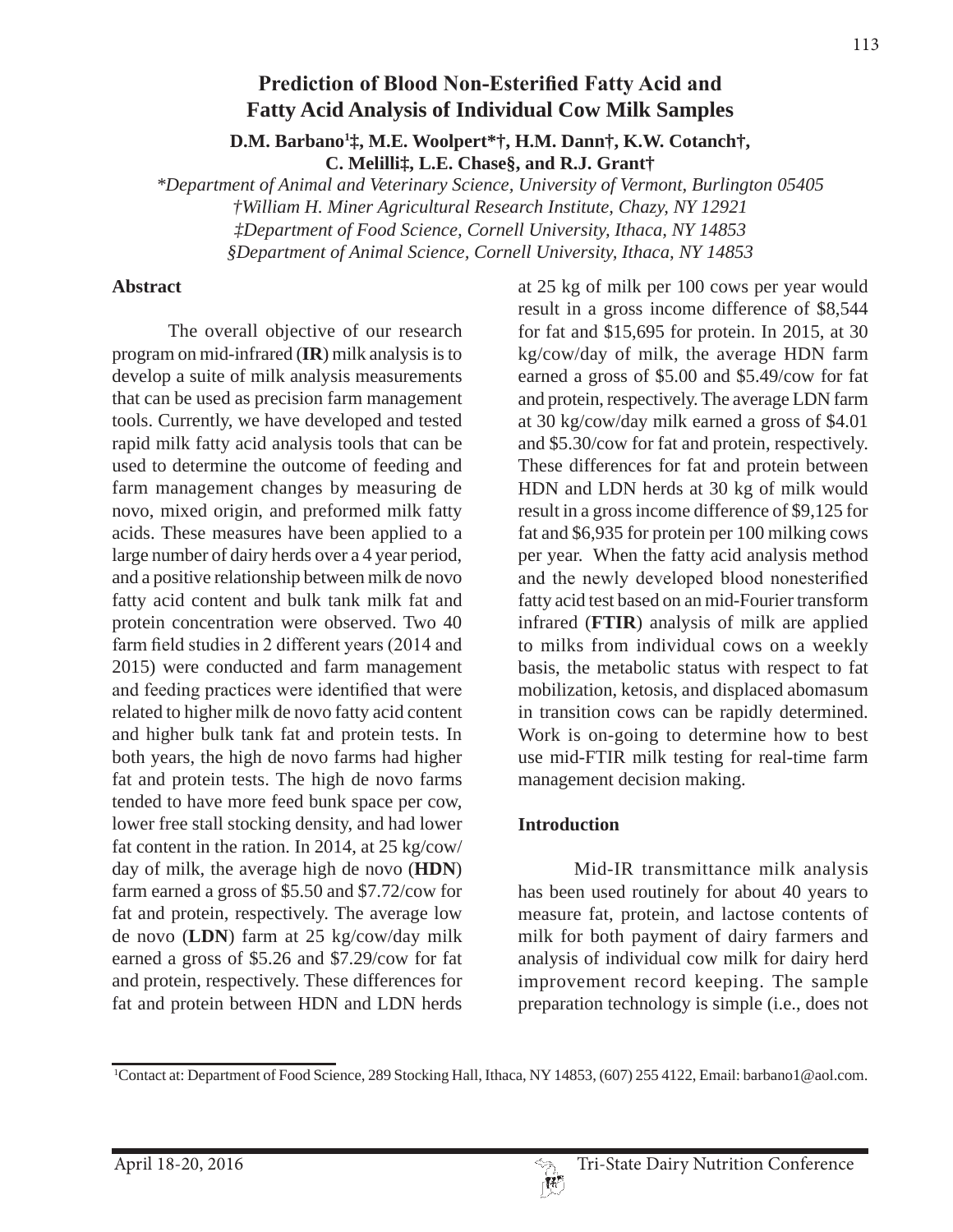use any chemical reagents), the milk is only warmed to about 40oC, mixed, and pumped directly into the instrument. The instruments can be purchased in various configurations that will test between 50 and 600 samples per hour for all measured components. The basis of the measurement of fat, protein, and lactose is the vibration of specific chemical bonds that are characteristic in the structure of fat, protein, and lactose in milk. The first generation of mid-IR milk analyzers used individual optical filters in pairs, that selected 2 bands (sample and reference) of wavelengths to measure each milk component (Kaylegian et al., 2009). Each filter was mounted in a filter wheel within the instrument and each filter was rotated into the light path, and an absorbance reading at each band of wavelengths was recorded. In the late 1990's, with the routine use of lasers and affordable computing power, there was a significant change in the internal optical system of IR milk analyzers from a physical optical filter system to an interferometer based Fourier transform (**FT**) optical system. With this change, a complete mid-FTIR spectra of every sample was produced within the instrument. At that time, neither the equipment manufacturers nor the users of the instruments knew what to do with the additional information at other wavelengths within the full spectra. Therefore, the first versions of FTIR instrument software reduced the spectra to a copy of what the optical filters would have produced (i.e., created virtual filters within the software) and then used information to predict fat, protein, and lactose contents of milk by the traditional filter approach (Kaylegian et al., 2009). There were 2 immediate advantages of the change in hardware: 1) the analysis speed could be increased and 2) consistency of virtual filters from one instrument to another was much better and would enable achievement of better agreement of results among instruments.

With time, both researchers within the instrument manufacturing companies and other groups of researchers started to explore the rest of the mid-IR spectra to determine if there was other information that could be used to predict other characteristics of milk. Partial least square (**PLS**) regression analysis was used to analyze the absorbance data from the full spectra. One of the first new parameters to be measured by this approach was milk urea nitrogen (**MUN**), with the goal of using the new information as a dairy herd management tool to evaluate how effectively dairy cows were using protein in the dairy ration. The MUN is closely related to blood urea nitrogen and thus the milk analysis becomes a proxy for collecting and analyzing a blood sample for urea. Over the years, this measurement has become routine in dairy herd improvement (**DHI**) milk testing and has also been included in most bulk milk testing for herd management informational purposes, along with the milk payment testing for milk fat, protein, and solids. With time, researchers developed other measures of milk characteristics based on information in the mid-FTIR spectra of milk. The beauty of this approach is that it only takes computer analysis of the spectra to do this. The analysis time and procedure for milk analysis by the instrument remains the same. So additional value is derived from the same milk spectra, while the per sample operational cost is virtually the same. The cost of adding new measures is the cost of development of the new PLS models.

As a result, PLS models have been developed to measure milk beta-hydroxyl butyrate (BHB) and milk acetone (Duffield et al., 1997; de Roos et al., 2006; Rutten et al., 2009; van Knegsel et al., 2010). Soyeurt et al. (2006) developed PLS models to measure the fatty acid composition of the milk fat portion of milk directly from the milk spectra. These new PLS prediction models were targeted mainly for producing data to be used for genetic selection of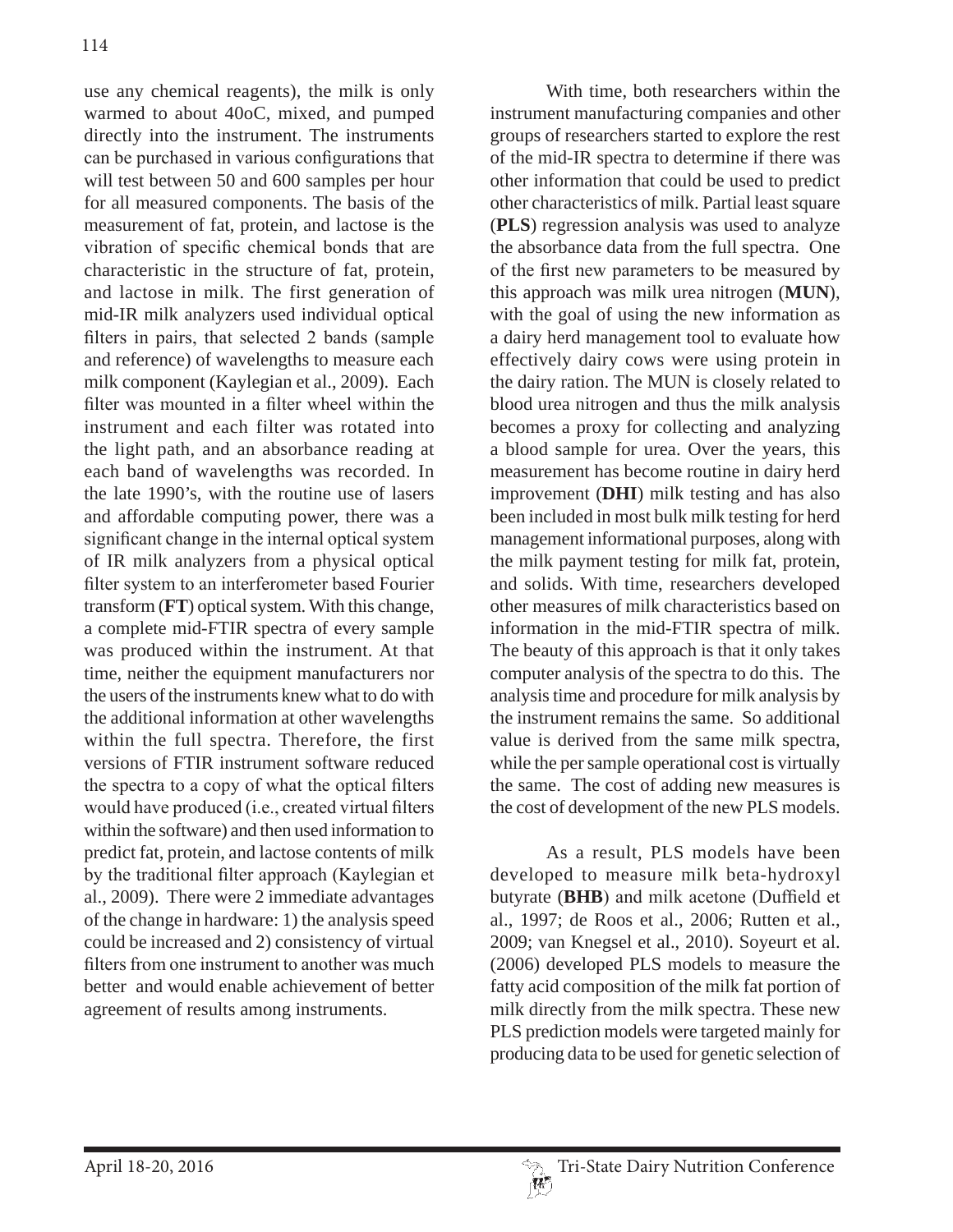cows, but more recently, their value as potential herd management tools has been evolving. The PLS approach continues to be applied to develop of metrics that may be useful in the dairy industry.

#### **Milk Fatty Acid Composition**

## *Bulk tank milk*

Soyeurt, et al. (2006) quantified milk fatty acids by mid-FTIR, but they also measured some groups of fatty acids (e.g., saturated, monounsaturated, and polyunsaturated). The information on groups of fatty acids was of primary interest to dairy product manufacturers because these groups of fatty acids need to be listed on the nutritional label of dairy foods, but can also be applied to milk from individual cows. It was thought that if a rapid measurement of these groups of fatty acids was available, then it might be feasible to use genetic selection or feeding approaches to produce less saturated fat and more unsaturated fat. Some progress can be made in this area of modification of milk fatty acid composition with bypass fat feeding. However, in practice, it is very difficult to make large enough changes in milk fatty acid composition for the Food and Drug Administration to allow a food label claim.

Another potential application of mid-IR fatty acid measurement would be to obtain milk fatty acid data in a form that would be useful for more tactical feeding and farm management decision making. To address this application, Barbano et al. (2014a,b) were the first to develop PLS fatty acid prediction models to measure groups of fatty acids as they relate to the biosynthetic origin of the milk fatty acids (i.e., de novo – C4 thru C14, mixed origin – C16, and preformed  $>$  C18) from mid-FTIR spectra of milk. Once these fatty acid prediction models were developed and operational in the

software of a commercial infrared milk analyzer (Delta Instruments, Model FTA, Drachten, The Netherlands), a survey of bulk tank milk fatty composition was initiated with the St Albans Cooperative Creamery (St Albans, VT). Because the fatty acid results are derived from the same sample and spectra used to obtain the milk payment test for fat and protein, we were able to start collecting data on milk fatty acid composition of bulk tank milk from 430 farms in the cooperative at a frequency of 3 to 20 times per month. At the present time, we have 4 years of data for these farms. Barbano et al. (2014a,b) reported a positive relationship between increasing levels of de novo fatty acids as a percentage of milk total fatty acids, grams of de novo fatty acids per 100 grams of milk, and the fat and protein concentration in bulk tank milk. In general, as de novo fatty acids increased, fat (Figures 1a,b) and protein (Figure 2a,b) concentration in the bulk tank increased for both Holstein and Jersey farms. Given this relationship that we observed in data from the 430 farms, we selected a subpopulation of 40 farms (20 low de novo and 20 high de novo) in 2014 and then another 40 farms again in 2015 to determine differences in feeding and management practices between high and low de novo herds, the relationship to bulk tank milk composition, and differences in milk payment.

The 2014 field study identified management practices (Woolpert et al., 2015), such as higher stall stocking density and lower feeding frequency that were related to lower de novo fatty acid (**FA**) content in bulk tank milk. Farms with lower de novo FA, on average, produced less milk fat and protein per cow per day. Milk yield tended to be higher for HDN farms  $(P = 0.06)$ . Milk fat yield, protein yield, and protein content were higher  $(P = 0.01)$  on HDN farms, while milk fat content tended to be higher ( $P = 0.10$ ). The higher milk fat and protein yields per cow per day for HDN farms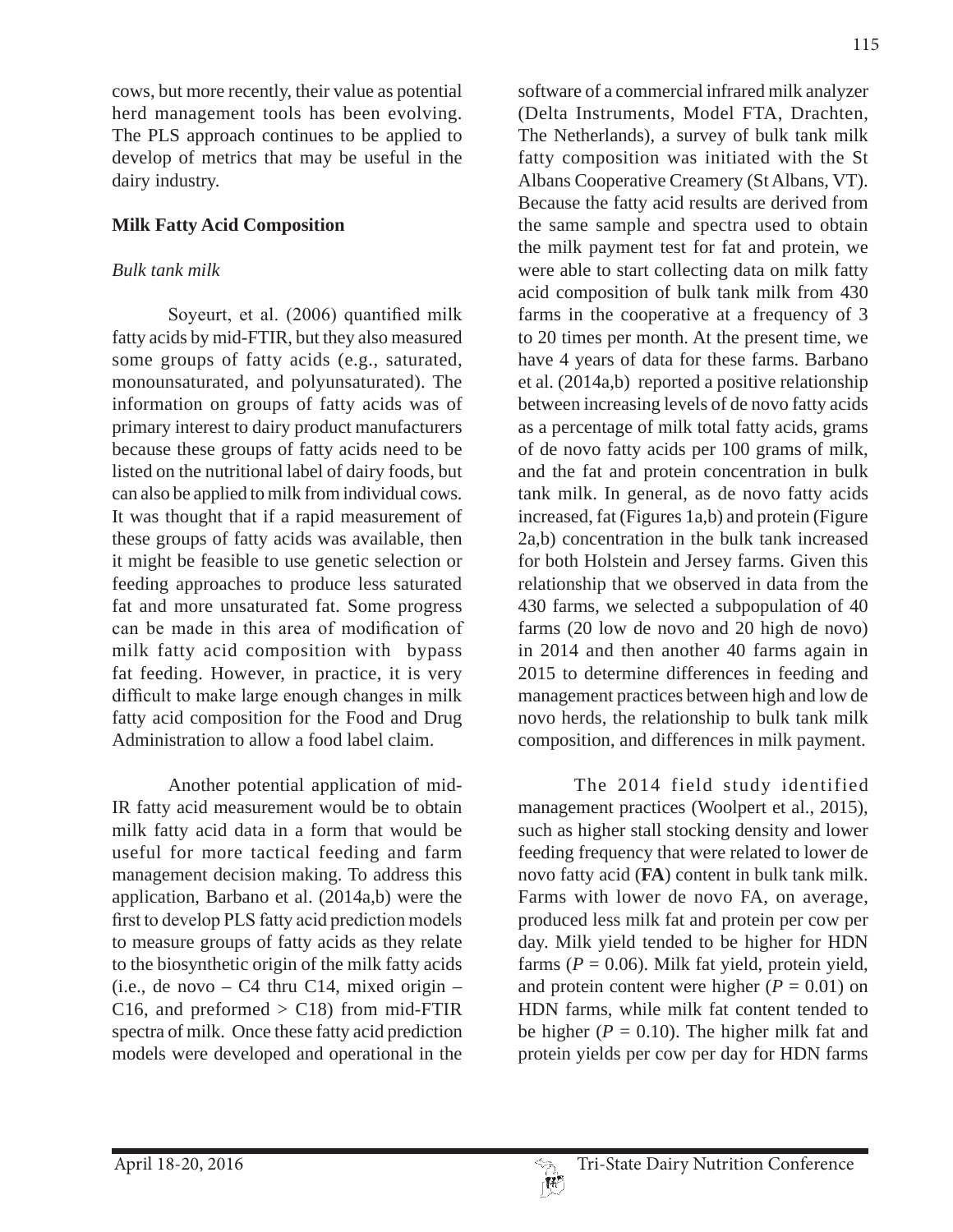would indicate that gross milk income per cow was higher on HDN farms during the period of the study. The difference in income per cow would depend on the actual milk price at any point in time. However, the average fat and protein prices for the Federal Milk Order No. 1 for March and April 2014 was \$4.62 and \$10.17 per kg, respectively. Therefore, at 25 kg/cow/ day of milk, the average HDN farm earned a gross of \$5.50 and \$7.72/cow for fat and protein, respectively. The average LDN farm at 25 kg/ cow/day milk earned a gross of \$5.26 and \$7.29/ cow for fat and protein, respectively. These differences for fat and protein between HDN and LDN herds at 25 kg of milk per 100 cows per year would result in a gross income difference of \$8,544 for fat and \$15,695 for protein.

In the 2015 study (Woolpert, 2016), cow comfort indicators and dietary physically effective neutral detergent fiber (peNDF) were related to de novo FA concentration in bulk tank milk on high-producing, Holstein dairy farms. Again, both management (i.e., frequent feed delivery and increased feed bunk space per cow) and dietary factors (i.e., adequate peNDF and lower ether extract) that differed between HDN and LDN farms have been shown to affect rumen function; therefore, de novo FA concentration may be an important tool to monitor cows' rumen function on commercial dairy farms. However, the average fat and protein price for the Federal Milk Order No. 1 for February through April, 2015 was \$4.19 and \$5.74 per kg, respectively. Therefore, at 30 kg of milk/cow/day, the average HDN farm earned a gross of \$5.00 and \$5.49/cow for fat and protein, respectively. The average LDN farm at 30 kg/cow/day milk earned a gross of \$4.01 and \$5.30/cow for fat and protein, respectively. These differences for fat and protein between HDN and LDN herds at 30 kg of milk would result in a gross income difference of \$9,125 for fat and \$6,935 for protein per 100 milking cows per year.

#### *Individual cow milk*

Recently, we have applied the mid-IR milk fatty acid analysis models to individual cow milks. Lynch et al. (1992) reported that milk fatty acid composition (based on gas chromatography analysis) for individual cows changed systematically with days in milk, particularly during the transition period. Generally, the relative percentage of total fatty acids that are de novo fatty acids increases with days in milk and becomes relatively stable for the remainder of lactation after cows have reached positive energy balance. We have begun monitoring individual cow milks from the dairy herd at Miner Institute using a mid-FTIR (Delta Instruments, Model FTA, Drachten, The Netherlands) at the farm at 3 consecutive milkings, one day per week, and we have observed the same milk fatty composition behavior as was reported by Lynch et al., 1992. However, there is considerable cow-to-cow variation in level and the temporal patterns of change in the relative proportions of the de novo, mixed, and preformed milk fatty acids that seem to reflect real-time cow-to-cow differences in energy balance and metabolic health status of individual cows. Generally, healthy cows at day 7 in lactation that do not have excessively high blood NEFA will have a relatively high percentage of total fatty acids that are de novo fatty acids (20% or higher), and with increasing days in milk, the de novo value as a proportion of total fatty acids should be in the range of 27 to 30% of total fatty acids when the cow reaches positive energy balance. Generally, the mixed origin fatty acids as a percentage of total fatty acids will increase with days in milk and preformed fatty acids will decrease.

# **Blood NEFA**

The concentration of nonesterfied fatty acids (**NEFA**) in the blood of lactating dairy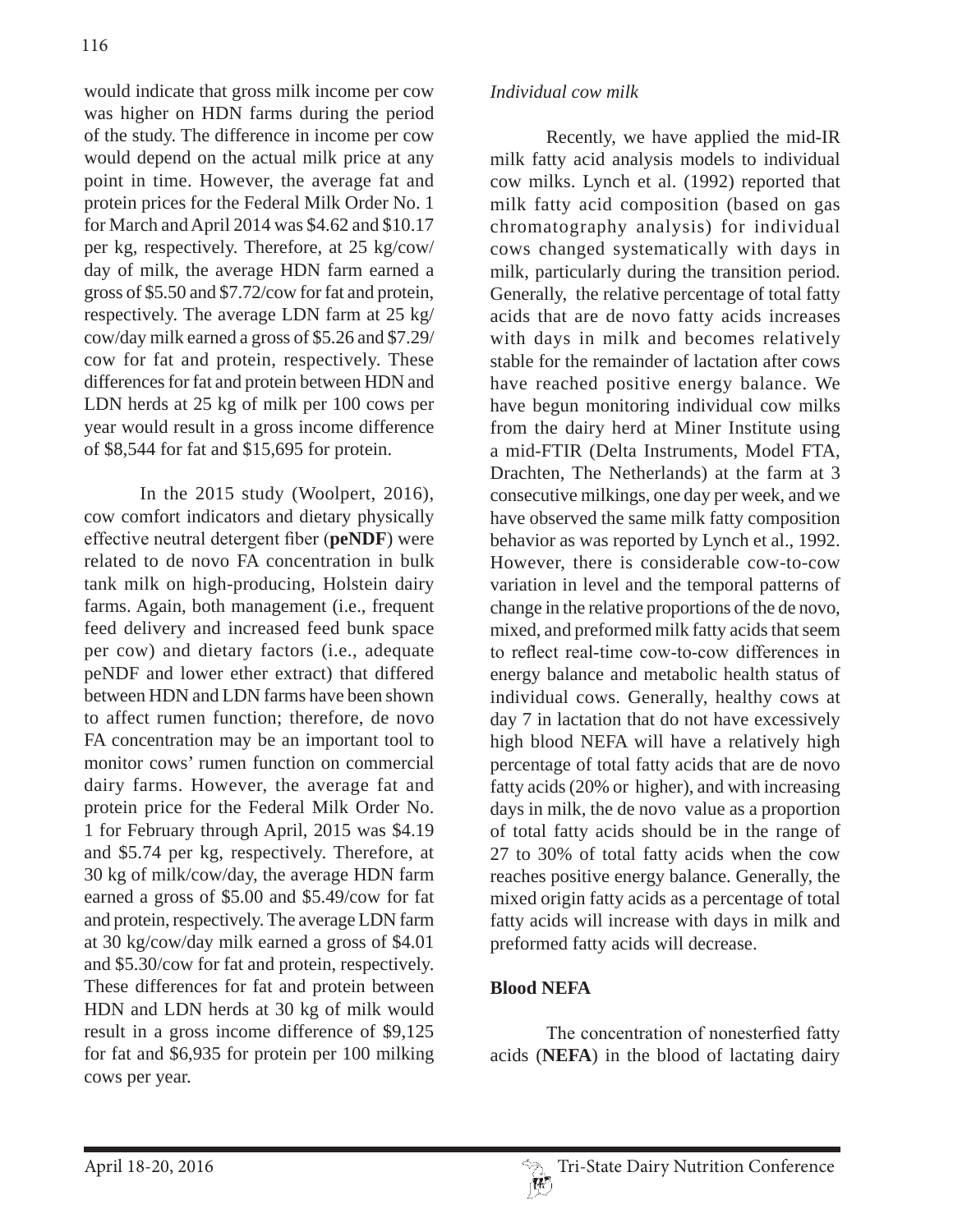cows is used as an index of how much fat is being mobilized by a dairy cow from adipose tissue at the beginning of lactation. When blood NEFA and blood BHB are too high, cows are susceptible to a range of metabolic health issues, such as displaced abomasum, ketosis, retained placenta, and others (Ospina et al., 2010; McArt et al., 2012). Barbano et al.  $(2015)$  were the first to report and validate a blood NEFA prediction model based on the analysis of milk samples from individual cows. Milk and blood samples were collected from 60 lactating Holstein cows once per week for the first 3 weeks of lactation. Cows were milked 3 times per day. Within  $+$  or – one milking of the time of blood collection, a milk sample was analyzed using a mid-IR milk analyzer (Delta Instruments, model FTA, Drachten, The Netherlands). A Wako NEFA HR test kit (WAKO Chemicals USA, Inc., Richmond, VA) was used as an *in vitro* enzymatic colorimetric method for the quantitation of NEFA in blood serum, and these values were used as reference values for development of a PLS regression model to predict blood NEFA from the mid-IR milk spectra. There are no NEFA in milk, so a model to predict blood NEFA from a milk sample uses differences in the milk spectra from sample-to-sample that are correlated with changes in blood NEFA. The final PLS model had 9 factors, used wavelengths in the following ranges (3000 to 2800, 1800 to 1700, 1585 to 1000 cm-1) with a standard error of cross validation of 172 uEq/L. Validation milk and blood sample pairs  $(n = 53)$  were collected from Holstein cows from a different herd. The mean value for the blood reference test was 713 uEq/L of serum and the mean value for the milk based blood NEFA prediction was 703 uEq/L of serum with a standard deviation of the difference (**SDD**) of 218 uEq/L for the 53 validation samples. Blood NEFA measured on blood is a snapshot of the NEFA concentration at an instant in time, while blood NEFA predicted from milk analysis represents a time average

for the total time between milkings. The FTIR milk analysis to estimate blood NEFA is rapid (about 10 seconds), done simultaneously with all other milk component measures, and uses no reagents. This approach could be useful for rapid evaluation of risk for ketosis, displaced abomasum, and possibly reproductive disorders. In the same test on the same milk, the fatty acid composition of the milk fat is also determined. We have observed that there is a relationship between the milk estimated blood NEFA concentration and the change in de novo fatty acids as a percentage of total fatty acids. The combination of many measured parameters in milk as a group and their inter-relationships may have predictive power to provide an advanced warning that a cow is going to have a displaced abomasum.

# **Conclusions**

The application of mid-IR analysis of both bulk tank and individual cow milk samples for parameters that may be useful in support of farm management decision making has potential to enable farm managers to improve the economic performance and sustainability of milk production by improving feed efficiency. Farm management and feeding practices that increase de novo fatty acids as a percentage of total milk fatty acids is correlated with achievement of higher fat and protein tests in the bulk tank. In studies on individual farms where data on milk produced per cow was collected, the production per cow was the same or higher for high de novo fatty herds, so there was higher output per day of fat and protein when de novo fatty acid was higher. More individual cow diagnostic tests using mid-FTIR milk analysis are being developed. In larger herds, the possibility of an economically feasible approach to on-farm, real-time milk analysis by mid-FTIR should be explored as a management tool.

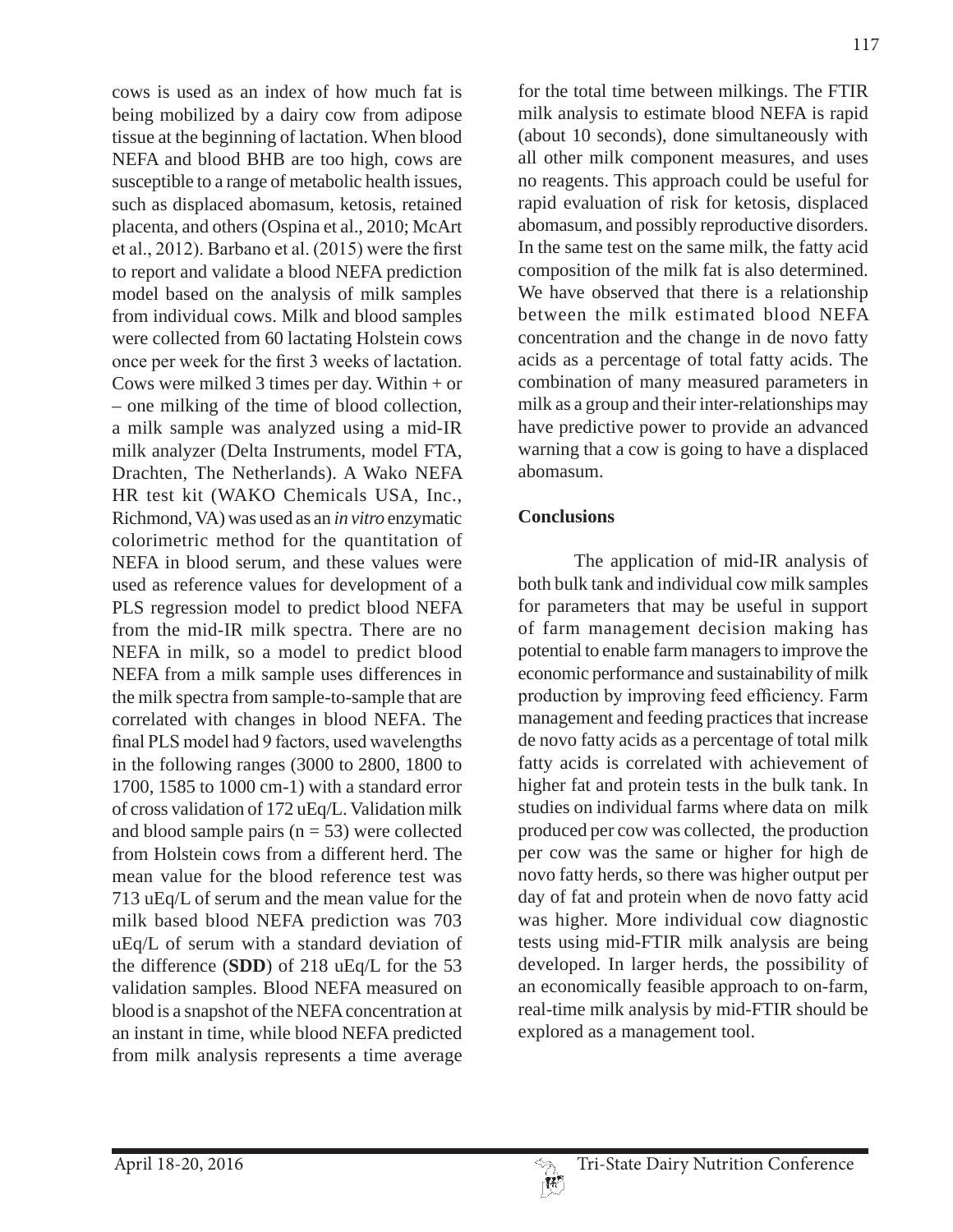## **Acknowledgments**

The authors thank the laboratory staff of the St. Albans Cooperative creamery for milk testing and the farmer members of St. Albans Cooperative for their willingness to collaborate in the research and field visits. We thank Delta Instruments for their support for the mid-IR equipment used in the studies and in PLS model development and the farm staff at Miner Institute for their technical support.

#### **References**

Barbano, D.M., P. Cree, T.R. Overton, H.M. Dann, and R.J. Grant. 2015. Prediction of blood nonesterified fatty acid (NEFA) by FTIR analysis of individual cow milk samples. J. Dairy Sci. 98(Suppl. 2):553.

Barbano, D.M., C. Melilli, and T.R. Overton. 2014a. Farm survey: Milk fatty acid composition measured by mid-infrared. J. Dairy Sci. 97(E-Suppl. 1):320.

Barbano, D.M., C. Melilli, and T.R. Overton. 2014b. Advanced use of FTIR spectra of milk for feeding and health management. Proc. Cornell Animal Nutrition Conference. Pgs. 105–113.

de Roos, A.P.W., H.J.C. van den Bijgaart, J. Horlyk, and G. de Jong. 2006. Screening for subclinical ketosis in dairy cattle by Fourier transform infrared spectrometry. J. Dairy Sci. 90:1761-1766.

Duffield, T.F., D.F. Kelton, K.E. Leslie, K.D. Lissemore, and J.H. Lumsden. 1997. Use of test day milk fat and protein to detect subclinical ketosis in dairy cattle in Ontario. Can. Vet. J. 38:713-718.

Kaylegian, K.E., J.M. Lynch, J.R. Fleming, and D. M. Barbano. 2009. Influence of fatty acid chain length and unsaturation of mid-infrared milk analysis. J. Dairy Sci. 92:2485-2501.

Lynch, J.M., D.M. Barbano, D.E. Bauman, G.F. Hartnell, and M.A. Nemeth. 1992. Effect of a prolonged release formulation of N-methionyl bovine somatotropin (sometribove) on production and composition of milk fat. J. Dairy Sci. 75:1794-1809.

McArt, J.A., D.V. Nydam, and G.R. Oetzel. 2012. Epidemiology of subclinical ketosis in early lactation dairy cattle. J. Dairy Sci. 95:5056- 5066.

Ospina, P.A., D.V. Nydam, T. Stokol, and T.R. Overton. 2010. Evaluation of nonesterified fatty acids and beta-hydroxybutyrate in transition dairy cattle in the northeastern United States: Critical thresholds for prediction of clinical diseases. J. Dairy Sci. 93:546-554.

Rutten, M.J.M., H. Bovenhuis, K.A. Hettinga, H.J. van Valenberg, and J.A.M. van Arendonk. 2009. Predicting bovine milkfat composition using infrared spectroscopy based on milk samples collected in winter and summer. J. Dairy Sci. 92:6202-6209.

Soyeurt, H., P. Dardenne, F. Dehareng, G. Lognay, D. Veselko, M. Marlier, C. Bertozzi, P. Mayeres, and N. Gengler. 2006. Estimating fatty acid content in cow milk using mid-infrared spectrometry. J. Dairy Sci. 89:3690-3695.

van Knegsel, A.T.M., S.G.A. van der Drift, M. Horneman, A.P.W. de Roos, B. Kemp, and E.A.M. Graat. 2010. Short communication: Ketone body concentration in milk determine by Fourier transform infrared spectroscopy: Value for the detection of hyperketonemia in dairy cows. J. Dairy Sci. 93:3065-3069.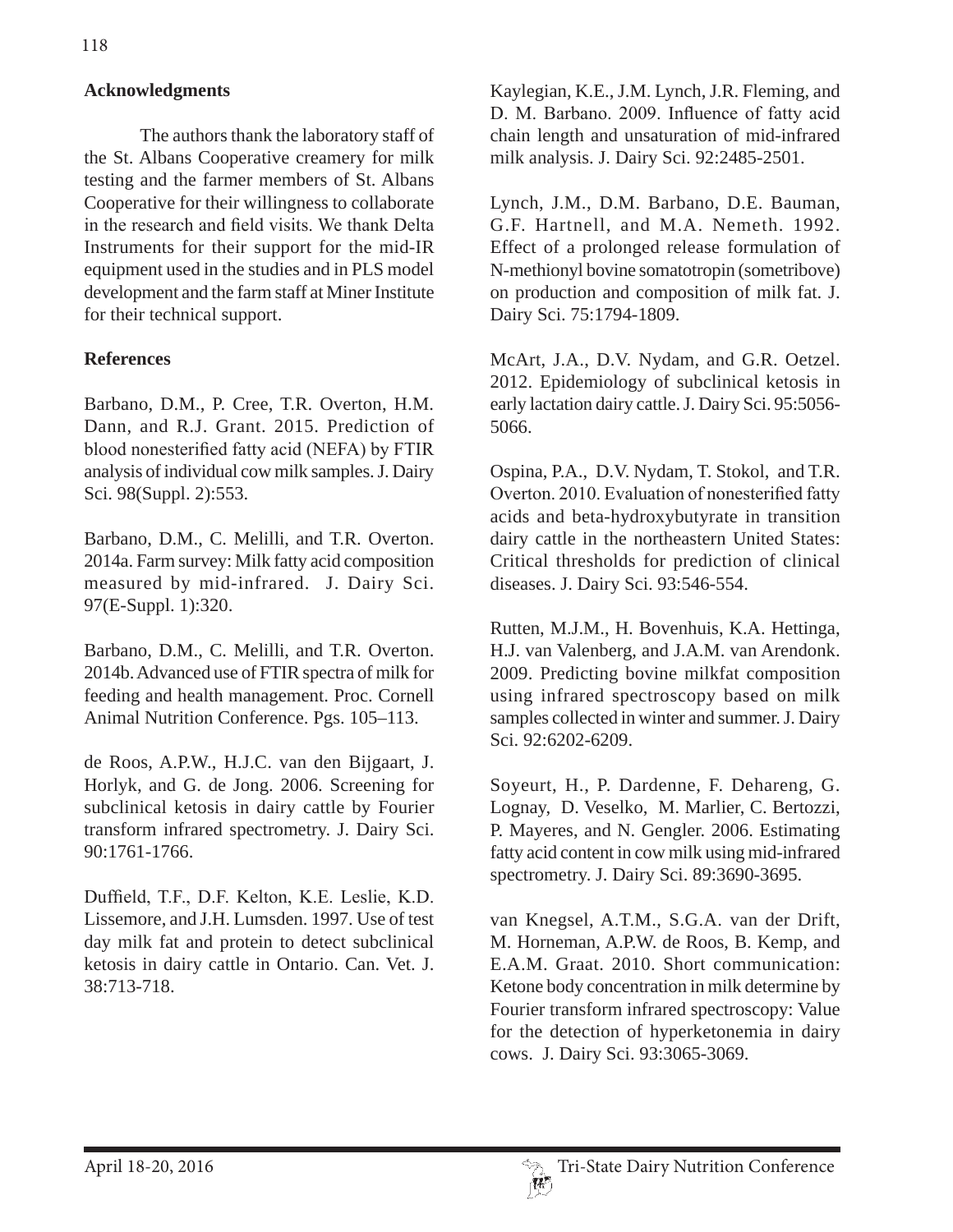Woolpert, M.E. 2016. Management practices and communication strategies to improve milk fat and protein content on dairy farms. M.S. Thesis, University of Vermont, Burlington, VT.

Woolpert, M.E., C. Melilli, K.W. Cotanch, H.M. Dann, R.J. Grant, L.E. Chase, and D.M. Barbano. 2015. Effect of nutrition and management practices on de novo fatty acid synthesis in northeastern US dairy herds. J. Dairy Sci. 98(Suppl. 2):212.

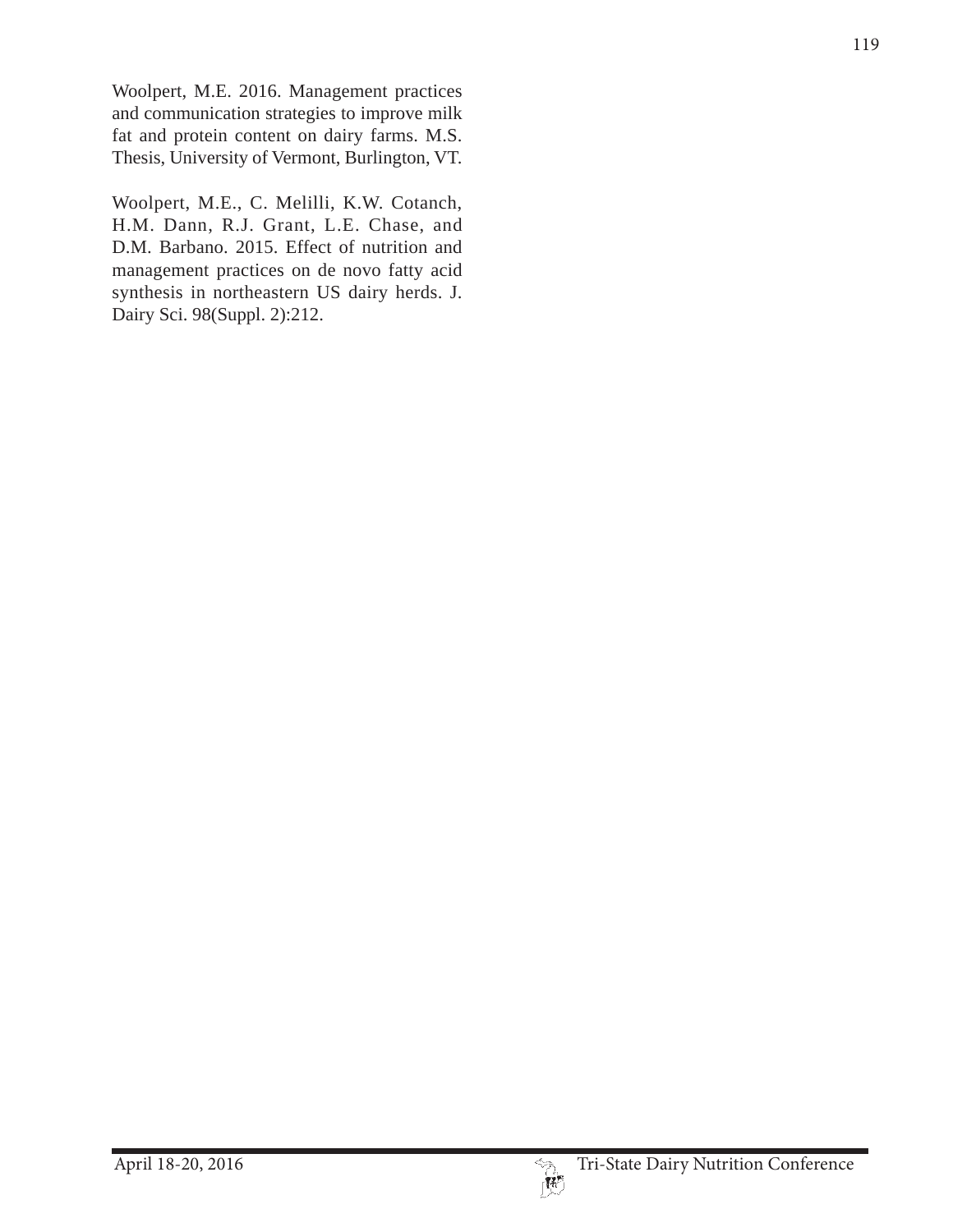

Figure 1a. Percent fat in the bulk tank milk plotted as a function of de novo fatty acids (grams per 100 grams of milk) for Jersey farms.



**Figure 1b.** Percent fat in the bulk tank milk plotted as a function of de novo fatty acids (grams per 100) grams of milk) for Holstein farms.